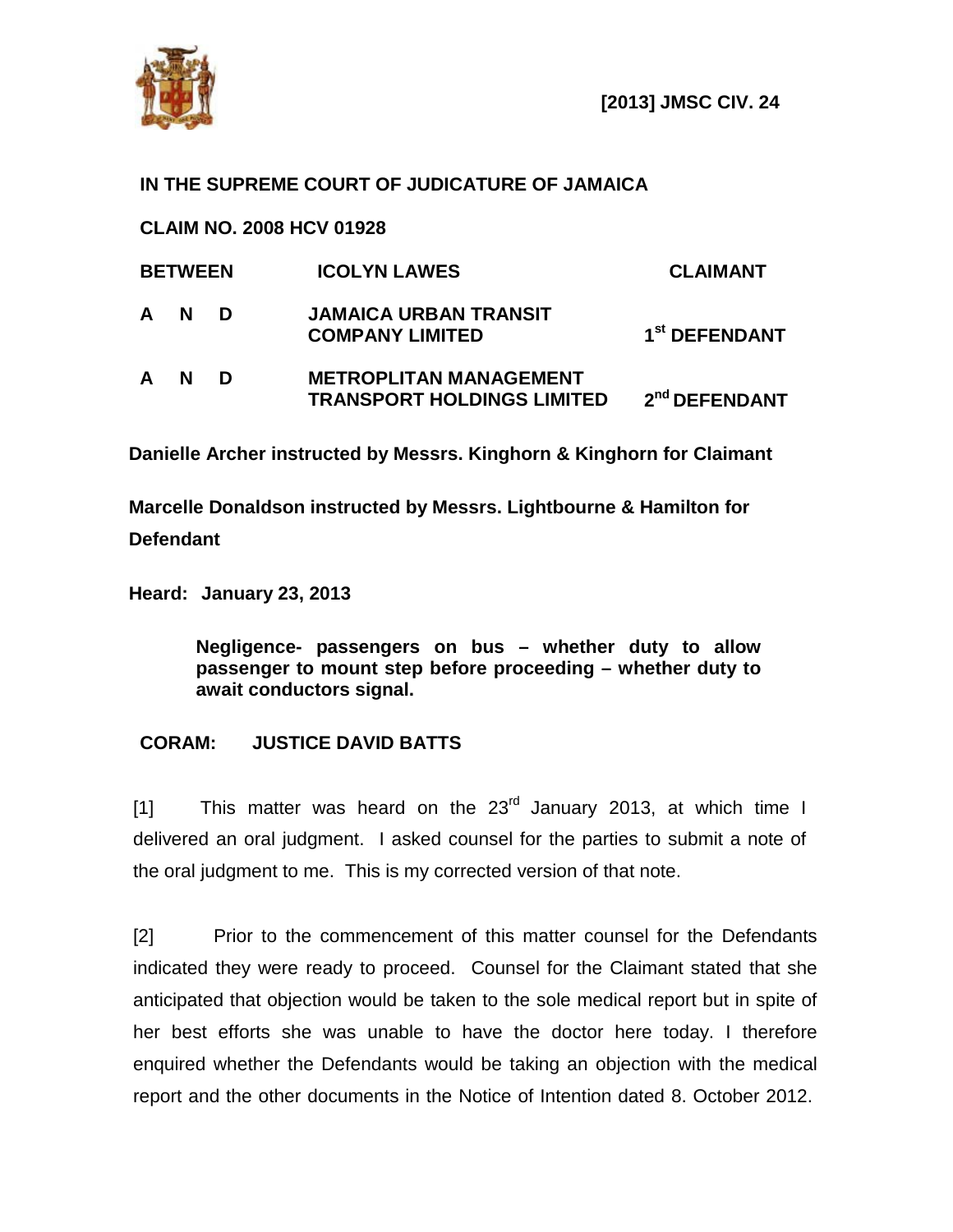Counsel for the Defence indicated they would be taking no objection to the documents which would be agreed.

[3] The Claimant's counsel in a brief opening indicated that there were 2 issues to be resolved; (a) Whether the Claimant was a passenger and (b) how were her injuries sustained.

[4] The Claimant Icolyn Lawes then gave evidence. Her witness statement stood as her evidence in chief. In it she said she lived in Top Hill Hamshire and at the date of statement she was 64 years old. She describes herself as a farmer. She recalls that on  $6<sup>th</sup>$  of January 2006 she took a JUTC bus along Molynes Road at about 4:30pm. There were other passengers getting on the bus heading to Spanish Town.

[5] She stated she was on the step of the bus whilst the other persons paid their fares. "*just as I was about to go up the steps further to where I would pay the conductor the bus drove off'*. She stated that the bus drove off so suddenly she could not hold on to anything to balance herself and was flung from the step to the door that had closed behind her.

[6] The bus kept driving as she tried to catch her balance. The conductor looked at her did nothing but a nurse assisted her to get up at the other bus stop. It was only then that she was able to pay her fare.

[7] She stated that on reaching Spanish town she mentioned the incident to the driver who apologized and said the conductor should have told him to stop the bus.

[8] Counsel was granted permission to lead evidence regarding the ticket mentioned at paragraphs 7 and 12 of the Claimant's Statement. A document was shown to the witness and she positively identified it as the ticket she received that day. She stated she was on a number 21 bus. Defence Counsel objected to the admission on the grounds that it was unsigned. I overruled the objection and admitted the ticket as Exhibit 1. The witness admitted that the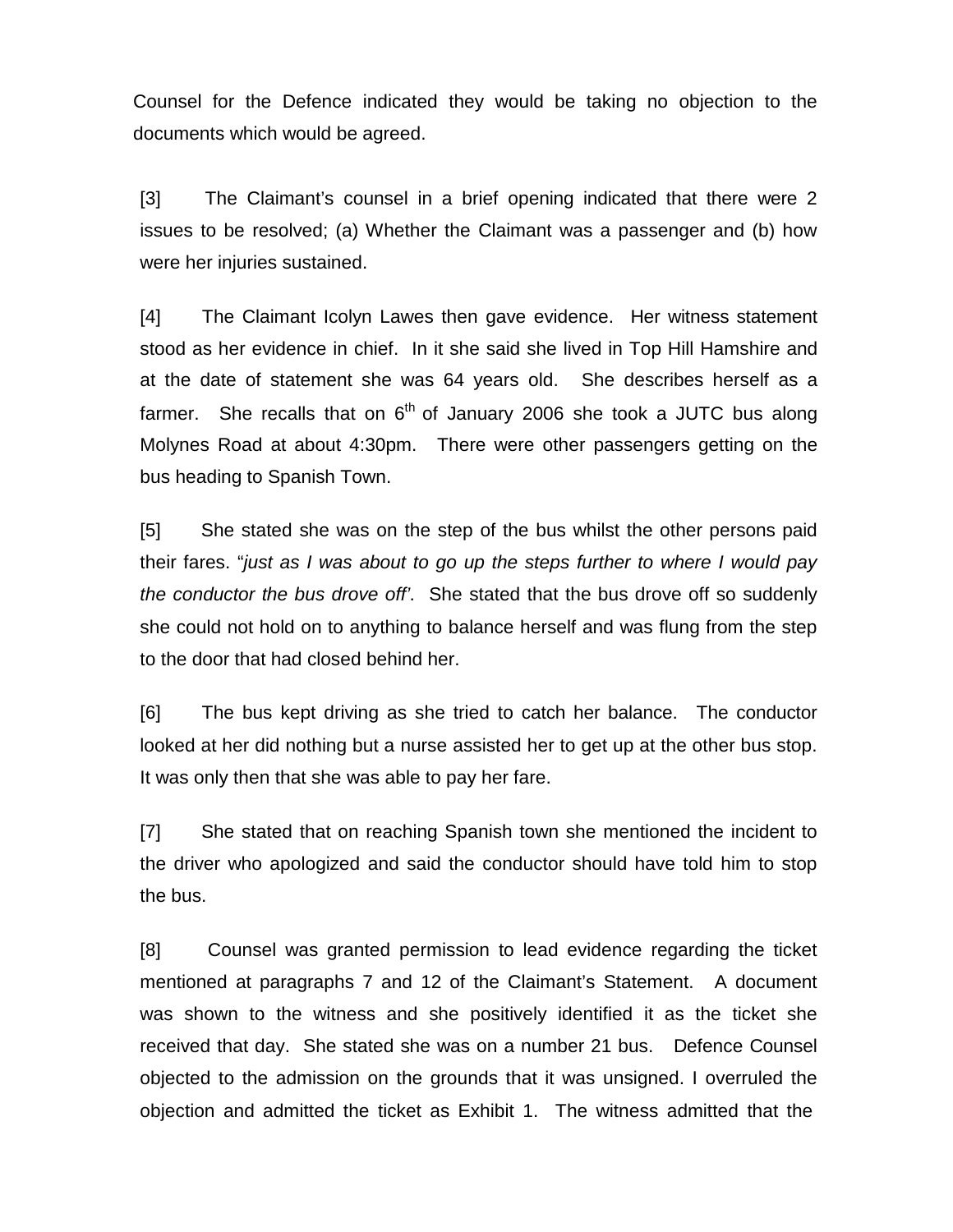handwriting on the ticket was not hers but when she went to the Depot someone there wrote the license number of the bus to which the ticket related.

[9] Her statement gives no date of the visit to JUTC. Exhibit 2 was a medical report dated 28 February 07 and exhibits 3 -8 were the receipts. Exhibits 2 - 8 were admitted by consent.

[10] When cross examined the Claimant vividly described what she experienced. It was consistent with her witness statement except she added that she had a bag in her hand which was a new year's gift. She said she didn't speak with the conductor as she was angry that he did not help her when she fell. She admitted being hypertensive but not diabetic. She admitted visiting the Linstead Hospital.

[11] She explained the circumstance of her visit to the University Hospital of the West Indies. In answer to the Court she explained she didn't get up until it went to the next bus stop where with the assistance of a nurse she could get up and buy the ticket. That in essence was the case for the Claimant.

[12] The Defendant opened by refuting and denying that the incident occurred on 6 January 2006. The Defendant's first witness was Geovannie Dyer. He was sworn and his witness statement allowed to stand as his evidence in chief. In that statement he says he was employed since 2001 and was now an acting inspector. On 6.January 2006 he was assigned as Conductor (Customer Service Assistant) on PA 00025 a number 21 bus which plies the Half Way Tree to Spanish Town route. He stated his working hours and said he was located at the rear of the bus and when passengers entered from the last door of the rear they would come and turn to where he was and pay the fare. He said railings were provided throughout bus and on entering there is one beside the passenger. He denies seeing anyone fall and no one came and told him they had fallen. During cross examination he admitted he could not remember the details of 6 January 2006 nor how many persons were on the bus that day. He could not say if it was full nor could he identify any passengers on the bus. He stated that he was asked to do an incident report pertaining to the alleged incident but that there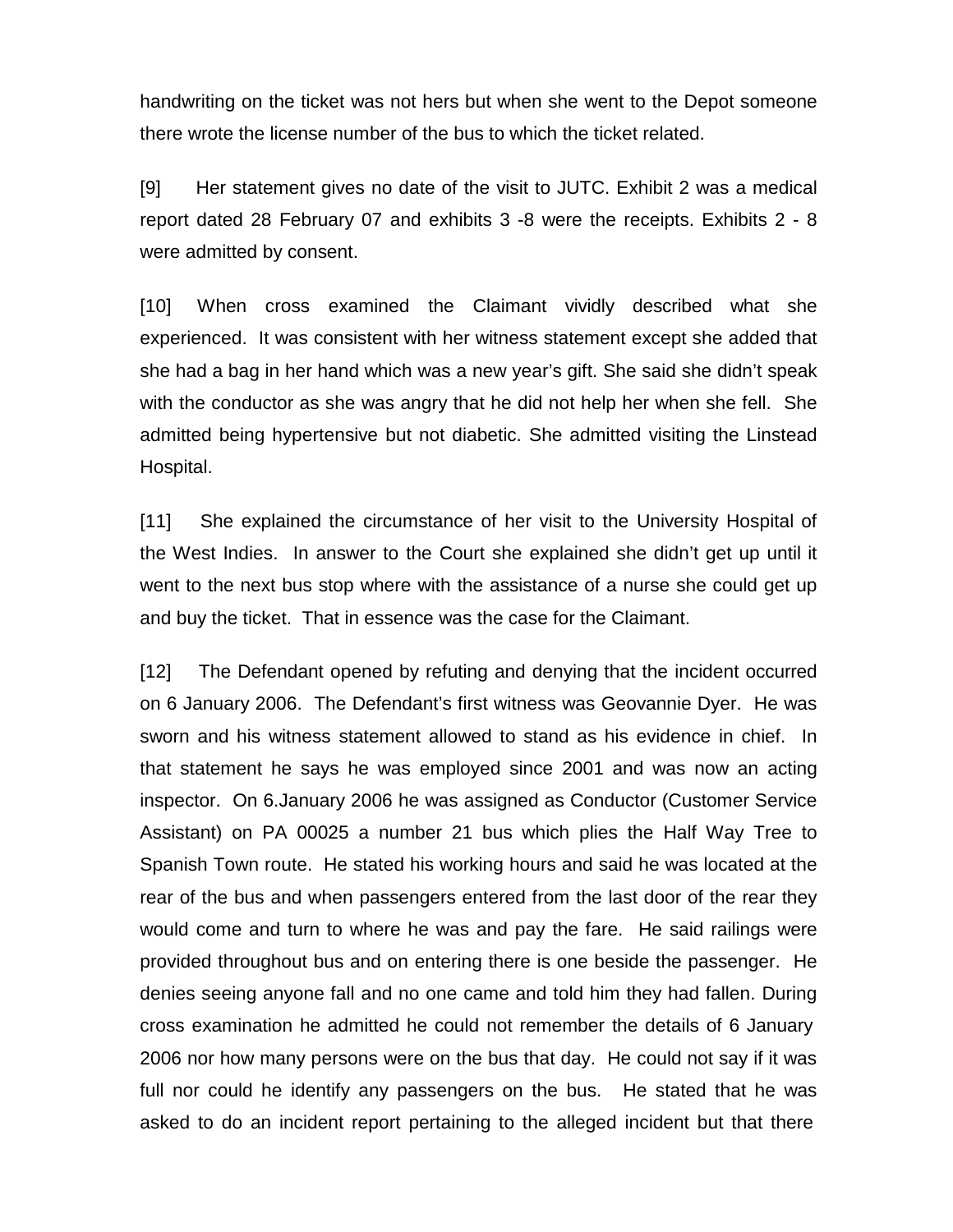was nothing to report. He said the bus was fitted with mirrors internal and external which allowed the driver to see the rear when the bus was not full. He considered his duty to be collection of fees, issuing of tickets and be polite. He said there were rails at the side on the steps he identified Exhibit 1 as a JUTC ticket but pointed out it was faded. In answer to the Court he said there was a button on which he could signal that it was safe to proceed but the driver was not obliged to await that signal before driving off.

[13] The Defendant's next witness was Christopher Johnson – he was a driver employed to the JUTC and drove a bus on Route 21. He describes it as a 60 feet, white double decker bus. His evidence was much the same as that of the previous witness. However from his cross examination the following noteworthy points emerged:

- a. He knew and could recognize ¾ of passengers on his route which he has driven for many years
- b. He could not recognize the Claimant;
- c. The bus had inside mirrors which allowed him to see anyone he could see them as soon as they stepped on the  $2<sup>nd</sup>$  step if they were 5 feet tall;
- d. He would not be able to see them on the bottom step
- e. The conductor has a button which is used to signal when the bus can move off. However he is allowed to drive off without getting that signal
- f. He identified exhibit 1 as a JUTC ticket and saw the license plate for his bus written on it;
- g. He was not surprised that the printed details on the ticket were faded as the incident was alleged to occur in 2006;

[14] At the close of the Defendant's Evidence, Counsel for the Claimant applied to amend the Particulars of Claim, there was understandably no objection to the application nor were there any consequential amendments. Both were commendably brief in their addresses to Court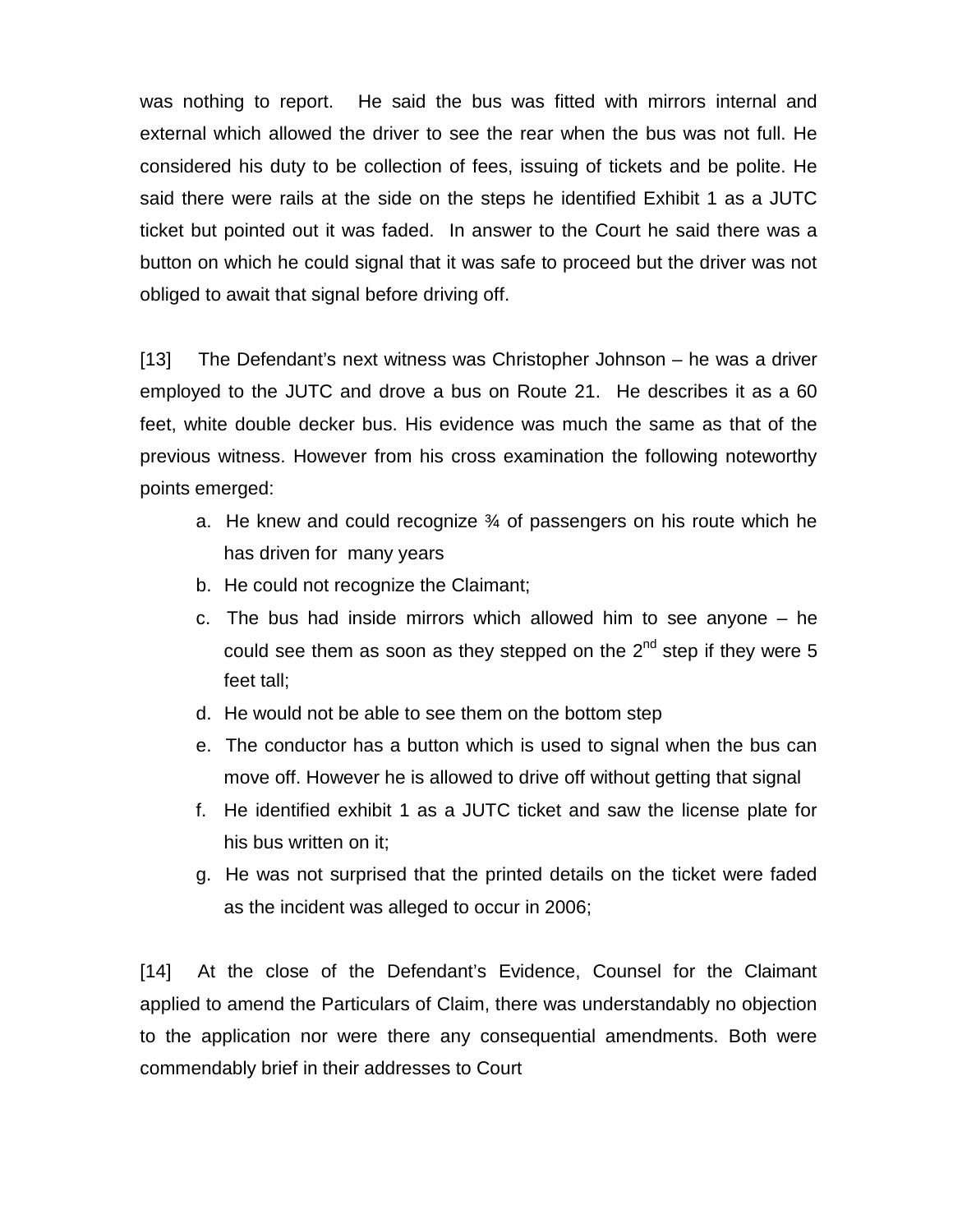[15] The Defence relied on the case of **Fletcher v United Counties Omnibus Co. Ltd** P.I. Q R. P 154 C. In the interest of keeping this oral judgment within a reasonable length I will not repeat the submissions. However counsel can rest assured that I considered each point. The Claimant has the legal burden of proving her case on a balance of probability in that regard I accept she had done so for the following reasons:

- (a) I observed her demeanor and accept she fell on the bus and in the manner stated;
- (b) She purchased a ticket which is clearly of some vintage and the license number noted on it is consistent with her account. Clearly someone at JUTC could read it and determine the identity of the bus;
- (c) The injuries noted in the medical report are consistent with the fall she describes.

[16] The Defendant's Counsel made much of the fact that the medical report gave a different date and was dated prior to the date of the accident. Unfortunately, this aspect was never put to the witness nor indeed was the doctor challenged. It is indeed unfair in those circumstances to expect that without more the Court will reject a witness' evidence on that account only. Furthermore the medical report is after all compiled from the hospital's records or what the doctor writing the report deciphered from those records. There are margins for error. In any event the date of the incident is not so important as what happened on the date. Regrettably, the ticket which would have had a date on it has faded with time and this is, as the Defendant's  $2^{nd}$  witness says, only to be expected.

[17] In the result however I accept the Claimant's evidence as to the date, time and manner of the incident. The next question is what flows from the facts. It is my opinion that the driver and conductor were negligent as pleaded in driving off and allowing the vehicle to drive off respectively. They failed to ensure the passengers were safely secured or failed to conduct the passengers safely on their journey. This finding I think flows almost inevitably from the admission of the Defendant's witnesses that although there existed the signal button for the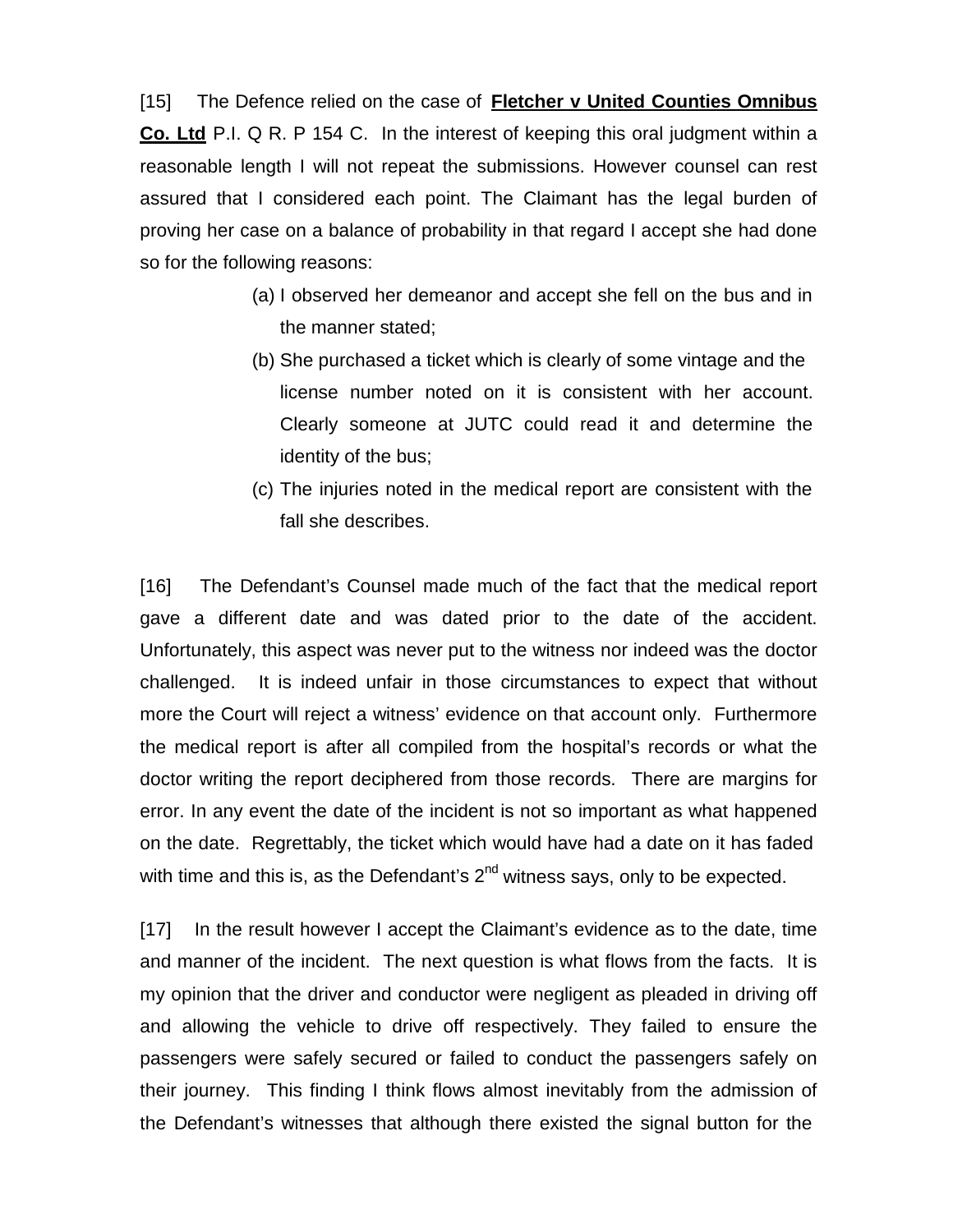conductor to indicate when it was safe for the driver to resume the journey, it was the practice of the driver not to wait on such a signal but to rely on his rear view mirrors. Surely, if as the Claimant says, and as I have found, she entered the bus with a bag in one hand and that before being able to mount the  $2<sup>nd</sup>$  step the bus moved off, then the driver would have been negligent.

[19] More so on a 60 ft articulated vehicle, I find on a balance of probabilities that the conductor gave no signal to the driver who moved off before the Claimant could safely board the bus and whilst she was mounting the steps. As regards the authority of *Fletcher v United Counties Omnibus Co Ltd*. P.I.Q.R P 154C that case is distinguishable as it concerns a 22 year Claimant who having boarded the bus was moving down the aisle to sit with her friend. The bus moved off safely but was forced to make a sudden halt. The question was whether the driver had a duty to wait until she was seated before moving off. It was not the moving off which led to the injury it was the sudden and unexpected stop. The Court decided that the driver was not duty bound to wait until everyone was seated. The Court was careful to note that different consideration might apply having regard to the age of the Claimant and whether she was carrying luggage - both being distinguishable features in this case. Furthermore the Claimant was in the process of mounting steps when the driver shut the door and moved off. It was the sudden movement forward from a stationary position which precipitated the Claimant's fall. I therefore find the 1<sup>st</sup> Defendant negligent by virtue of the actions of its servant/agent. Had it been necessary I would also consider the 1<sup>st</sup> Defendant's system which allowed the Driver to move forward without it being safe. This was not an issue on the pleadings before me and I make no such findings.

## **DAMAGES**

[20] On the question of damages – the medical report speaks to soft tissue injury but a hard collar was provided. This suggests a whiplash type injury. In her Witness Statement she details suffering for a long period of time. The receipts suggest she attended for treatment over a considerable period from 7 January 2006 and at 25 September 2007 and visited Pauline Williams Green MD